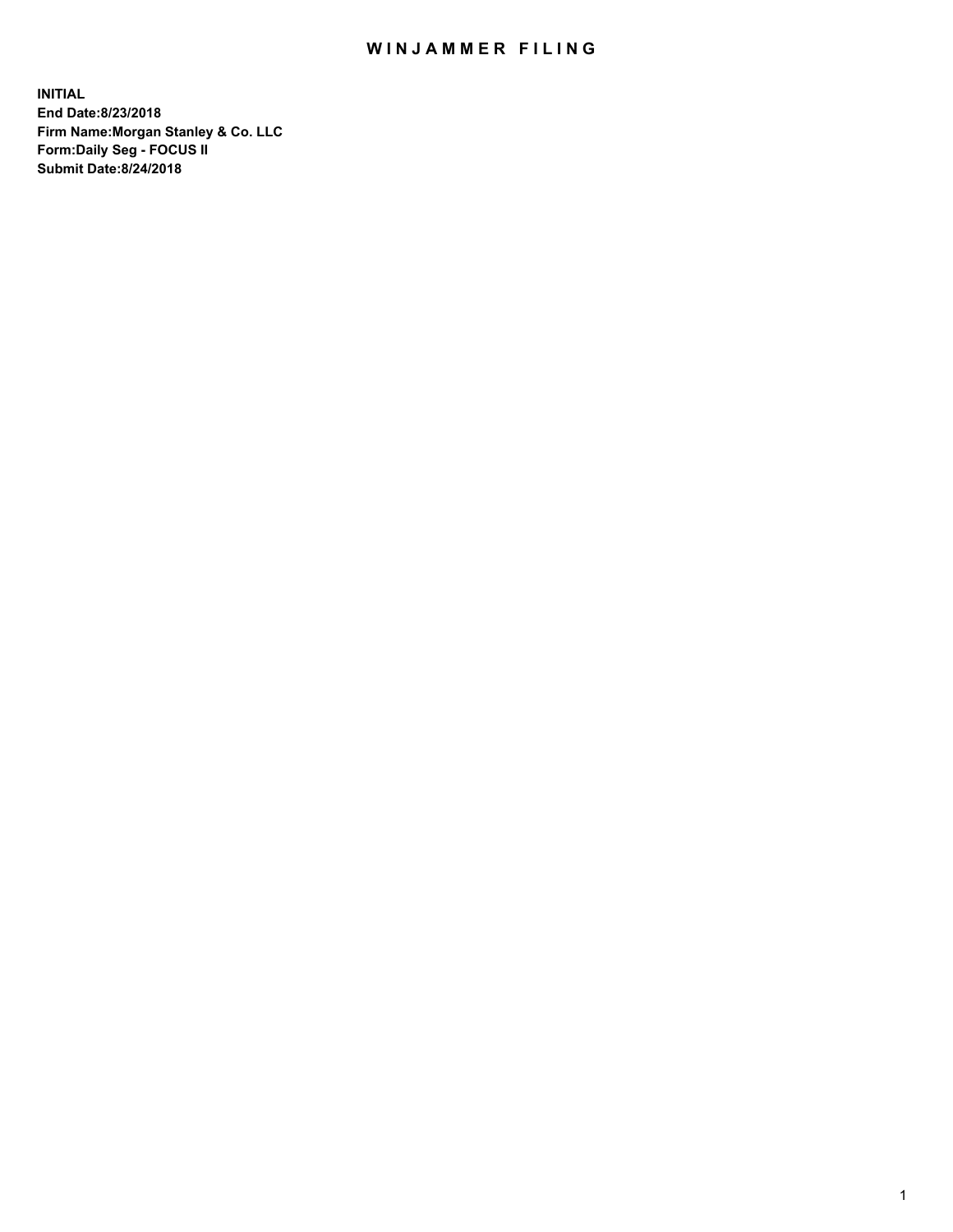**INITIAL End Date:8/23/2018 Firm Name:Morgan Stanley & Co. LLC Form:Daily Seg - FOCUS II Submit Date:8/24/2018 Daily Segregation - Cover Page**

| Name of Company                                                                                                                                                                                                                                                                                                                | Morgan Stanley & Co. LLC                               |
|--------------------------------------------------------------------------------------------------------------------------------------------------------------------------------------------------------------------------------------------------------------------------------------------------------------------------------|--------------------------------------------------------|
| <b>Contact Name</b>                                                                                                                                                                                                                                                                                                            | <b>Ikram Shah</b>                                      |
| <b>Contact Phone Number</b>                                                                                                                                                                                                                                                                                                    | 212-276-0963                                           |
| <b>Contact Email Address</b>                                                                                                                                                                                                                                                                                                   | Ikram.shah@morganstanley.com                           |
| FCM's Customer Segregated Funds Residual Interest Target (choose one):<br>a. Minimum dollar amount: ; or<br>b. Minimum percentage of customer segregated funds required:% ; or<br>c. Dollar amount range between: and; or<br>d. Percentage range of customer segregated funds required between:% and%.                         | 280,000,000<br><u>0</u><br><u>0 0</u><br>0 Q           |
| FCM's Customer Secured Amount Funds Residual Interest Target (choose one):<br>a. Minimum dollar amount: ; or<br>b. Minimum percentage of customer secured funds required:%; or<br>c. Dollar amount range between: and; or<br>d. Percentage range of customer secured funds required between:% and%.                            | 140,000,000<br><u>0</u><br><u>00</u><br>0 <sub>0</sub> |
| FCM's Cleared Swaps Customer Collateral Residual Interest Target (choose one):<br>a. Minimum dollar amount: ; or<br>b. Minimum percentage of cleared swaps customer collateral required:% ; or<br>c. Dollar amount range between: and; or<br>d. Percentage range of cleared swaps customer collateral required between:% and%. | 92,000,000<br><u>0</u><br><u>00</u><br>0 <sub>0</sub>  |

Attach supporting documents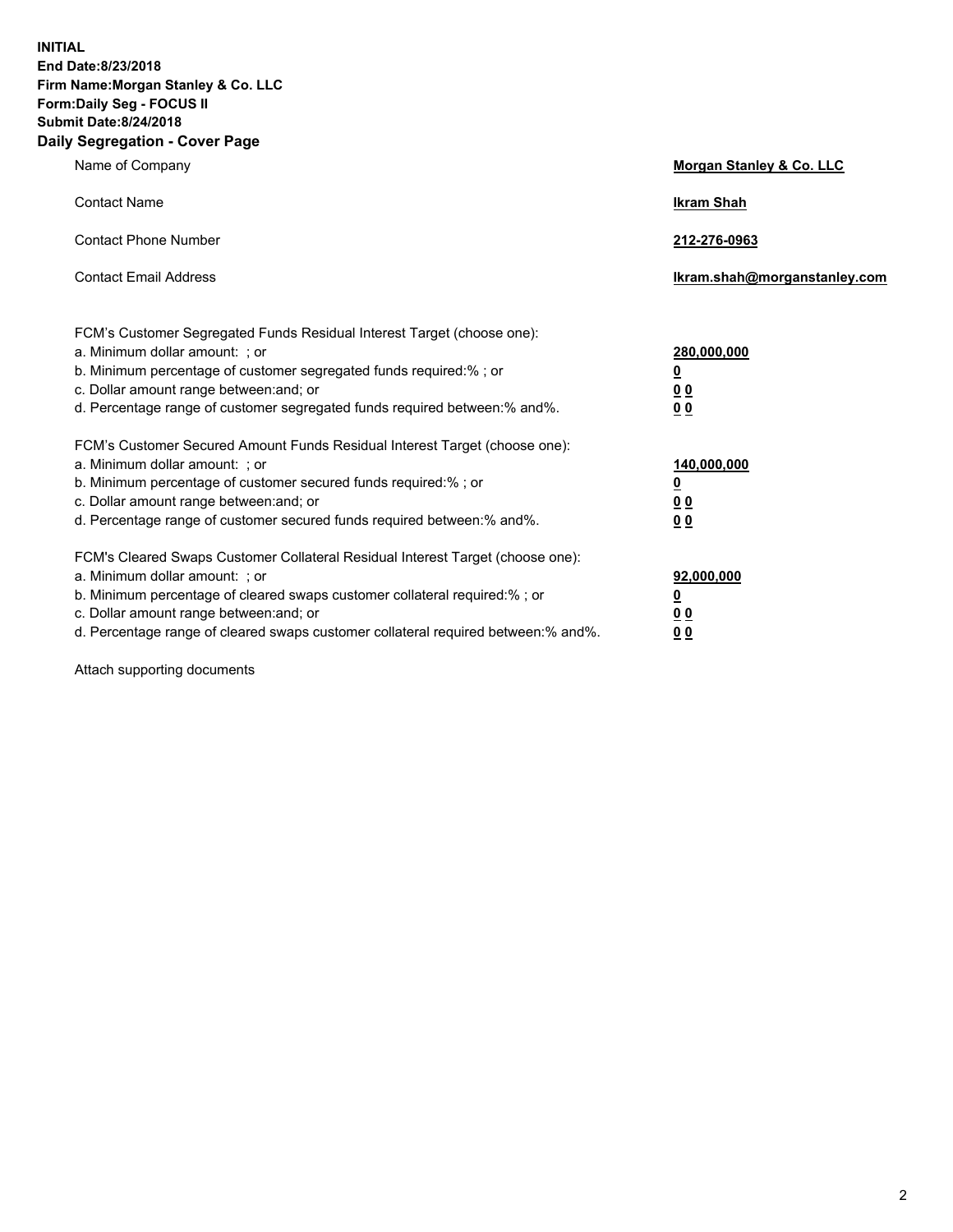## **INITIAL End Date:8/23/2018 Firm Name:Morgan Stanley & Co. LLC Form:Daily Seg - FOCUS II Submit Date:8/24/2018**

## **Daily Segregation - Secured Amounts**

|          | Foreign Futures and Foreign Options Secured Amounts                                                                          |                                                              |
|----------|------------------------------------------------------------------------------------------------------------------------------|--------------------------------------------------------------|
|          | Amount required to be set aside pursuant to law, rule or regulation of a foreign                                             | $0$ [7305]                                                   |
|          | government or a rule of a self-regulatory organization authorized thereunder                                                 |                                                              |
| 1.       | Net ledger balance - Foreign Futures and Foreign Option Trading - All Customers                                              |                                                              |
|          | A. Cash                                                                                                                      | 3,544,152,101 [7315]                                         |
|          | B. Securities (at market)                                                                                                    | 2,331,448,080 [7317]                                         |
| 2.<br>3. | Net unrealized profit (loss) in open futures contracts traded on a foreign board of trade                                    | -664,501,256 [7325]                                          |
|          | Exchange traded options                                                                                                      |                                                              |
|          | a. Market value of open option contracts purchased on a foreign board of trade                                               | 34,250,903 [7335]                                            |
| 4.       | b. Market value of open contracts granted (sold) on a foreign board of trade<br>Net equity (deficit) (add lines 1.2. and 3.) | -28,439,260 [7337]                                           |
| 5.       |                                                                                                                              | 5,216,910,568 [7345]                                         |
|          | Account liquidating to a deficit and account with a debit balances - gross amount                                            | 244,354,001 [7351]                                           |
| 6.       | Less: amount offset by customer owned securities                                                                             | <mark>-243,732,301</mark> [7352] <mark>621,700</mark> [7354] |
|          | Amount required to be set aside as the secured amount - Net Liquidating Equity<br>Method (add lines 4 and 5)                 | 5,217,532,268 [7355]                                         |
| 7.       | Greater of amount required to be set aside pursuant to foreign jurisdiction (above) or line                                  | 5,217,532,268 [7360]                                         |
|          | 6.<br>FUNDS DEPOSITED IN SEPARATE REGULATION 30.7 ACCOUNTS                                                                   |                                                              |
| 1.       | Cash in banks                                                                                                                |                                                              |
|          | A. Banks located in the United States                                                                                        | 678,189,794 [7500]                                           |
|          | B. Other banks qualified under Regulation 30.7                                                                               | 582,375,894 [7520] 1,260,565,688                             |
|          |                                                                                                                              | [7530]                                                       |
| 2.       | Securities                                                                                                                   |                                                              |
|          | A. In safekeeping with banks located in the United States                                                                    | 126,026,111 [7540]                                           |
|          | B. In safekeeping with other banks qualified under Regulation 30.7                                                           | 0 [7560] 126,026,111 [7570]                                  |
| 3.       | Equities with registered futures commission merchants                                                                        |                                                              |
|          | A. Cash                                                                                                                      | 6,048,301 [7580]                                             |
|          | <b>B.</b> Securities                                                                                                         | $0$ [7590]                                                   |
|          | C. Unrealized gain (loss) on open futures contracts                                                                          | 2,076,858 [7600]                                             |
|          | D. Value of long option contracts                                                                                            | $0$ [7610]                                                   |
|          | E. Value of short option contracts                                                                                           | 0 [7615] 8,125,159 [7620]                                    |
| 4.       | Amounts held by clearing organizations of foreign boards of trade                                                            |                                                              |
|          | A. Cash                                                                                                                      | $0$ [7640]                                                   |
|          | <b>B.</b> Securities                                                                                                         | $0$ [7650]                                                   |
|          | C. Amount due to (from) clearing organization - daily variation                                                              | $0$ [7660]                                                   |
|          | D. Value of long option contracts                                                                                            | $0$ [7670]                                                   |
|          | E. Value of short option contracts                                                                                           | 0 [7675] 0 [7680]                                            |
| 5.       | Amounts held by members of foreign boards of trade                                                                           |                                                              |
|          | A. Cash                                                                                                                      | 2,469,584,887 [7700]                                         |
|          | <b>B.</b> Securities                                                                                                         | 2,205,421,969 [7710]                                         |
|          | C. Unrealized gain (loss) on open futures contracts                                                                          | -666,578,115 [7720]                                          |
|          | D. Value of long option contracts                                                                                            | 34,250,903 [7730]                                            |
|          | E. Value of short option contracts                                                                                           | -28,439,260 [7735] 4,014,240,384                             |
|          |                                                                                                                              | [7740]                                                       |
| 6.       | Amounts with other depositories designated by a foreign board of trade                                                       | $0$ [7760]                                                   |
| 7.       | Segregated funds on hand                                                                                                     | $0$ [7765]                                                   |
| 8.       | Total funds in separate section 30.7 accounts                                                                                | 5,408,957,342 [7770]                                         |
| 9.       | Excess (deficiency) Set Aside for Secured Amount (subtract line 7 Secured Statement                                          | 191,425,074 [7380]                                           |
| 10.      | Page 1 from Line 8)<br>Management Target Amount for Excess funds in separate section 30.7 accounts                           | 140,000,000 [7780]                                           |
|          |                                                                                                                              |                                                              |

11. Excess (deficiency) funds in separate 30.7 accounts over (under) Management Target **51,425,074** [7785]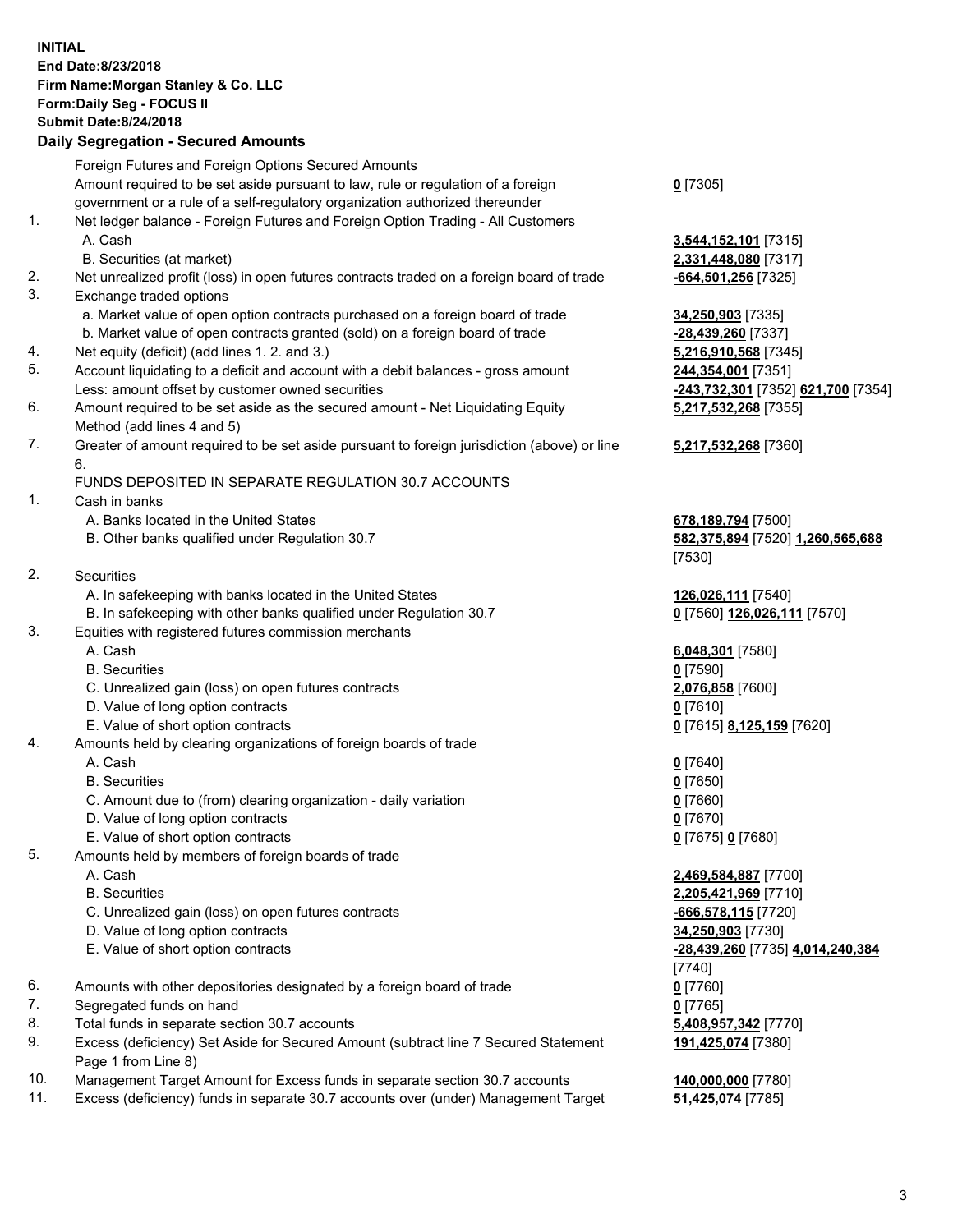|                | <b>INITIAL</b><br>End Date:8/23/2018<br>Firm Name: Morgan Stanley & Co. LLC<br>Form: Daily Seg - FOCUS II<br><b>Submit Date: 8/24/2018</b> |                                   |
|----------------|--------------------------------------------------------------------------------------------------------------------------------------------|-----------------------------------|
|                | Daily Segregation - Segregation Statement                                                                                                  |                                   |
|                | SEGREGATION REQUIREMENTS(Section 4d(2) of the CEAct)                                                                                       |                                   |
| 1 <sub>1</sub> | Net ledger balance                                                                                                                         |                                   |
|                | A. Cash                                                                                                                                    | 10,797,247,735 [7010]             |
|                | B. Securities (at market)                                                                                                                  | 5,973,638,826 [7020]              |
| 2.             | Net unrealized profit (loss) in open futures contracts traded on a contract market                                                         | 14,964,914 [7030]                 |
| 3.             | Exchange traded options                                                                                                                    |                                   |
|                | A. Add market value of open option contracts purchased on a contract market                                                                | 400,181,057 [7032]                |
|                | B. Deduct market value of open option contracts granted (sold) on a contract market                                                        | -499,916,296 [7033]               |
| 4.             | Net equity (deficit) (add lines 1, 2 and 3)                                                                                                | 16,686,116,236 [7040]             |
| 5.             | Accounts liquidating to a deficit and accounts with                                                                                        |                                   |
|                | debit balances - gross amount                                                                                                              | 335,636,378 [7045]                |
|                | Less: amount offset by customer securities                                                                                                 | -335,579,335 [7047] 57,043 [7050] |
| 6.             | Amount required to be segregated (add lines 4 and 5)<br>FUNDS IN SEGREGATED ACCOUNTS                                                       | 16,686,173,279 [7060]             |
| 7.             | Deposited in segregated funds bank accounts                                                                                                |                                   |
|                | A. Cash                                                                                                                                    | 5,168,659,787 [7070]              |
|                | B. Securities representing investments of customers' funds (at market)                                                                     | $0$ [7080]                        |
|                | C. Securities held for particular customers or option customers in lieu of cash (at                                                        | 470,085,599 [7090]                |
|                | market)                                                                                                                                    |                                   |
| 8.             | Margins on deposit with derivatives clearing organizations of contract markets                                                             |                                   |
|                | A. Cash                                                                                                                                    | 5,986,377,473 [7100]              |
|                | B. Securities representing investments of customers' funds (at market)                                                                     | $0$ [7110]                        |
|                | C. Securities held for particular customers or option customers in lieu of cash (at                                                        | 5,503,553,227 [7120]              |
|                | market)                                                                                                                                    |                                   |
| 9.             | Net settlement from (to) derivatives clearing organizations of contract markets                                                            | -19,512,661 [7130]                |
| 10.            | Exchange traded options                                                                                                                    |                                   |
|                | A. Value of open long option contracts                                                                                                     | 400,181,057 [7132]                |
|                | B. Value of open short option contracts                                                                                                    | -499,916,296 [7133]               |
| 11.            | Net equities with other FCMs                                                                                                               |                                   |
|                | A. Net liquidating equity                                                                                                                  | 9,383,638 [7140]                  |
|                | B. Securities representing investments of customers' funds (at market)                                                                     | $0$ [7160]                        |
|                | C. Securities held for particular customers or option customers in lieu of cash (at                                                        | $0$ [7170]                        |
|                | market)                                                                                                                                    |                                   |
| 12.            | Segregated funds on hand                                                                                                                   | $0$ [7150]                        |
| 13.            | Total amount in segregation (add lines 7 through 12)                                                                                       | 17,018,811,824 [7180]             |
| 14.            | Excess (deficiency) funds in segregation (subtract line 6 from line 13)                                                                    | 332,638,545 [7190]                |
| 15.            | Management Target Amount for Excess funds in segregation                                                                                   | 280,000,000 [7194]                |
| 16.            | Excess (deficiency) funds in segregation over (under) Management Target Amount                                                             | 52,638,545 [7198]                 |

16. Excess (deficiency) funds in segregation over (under) Management Target Amount Excess